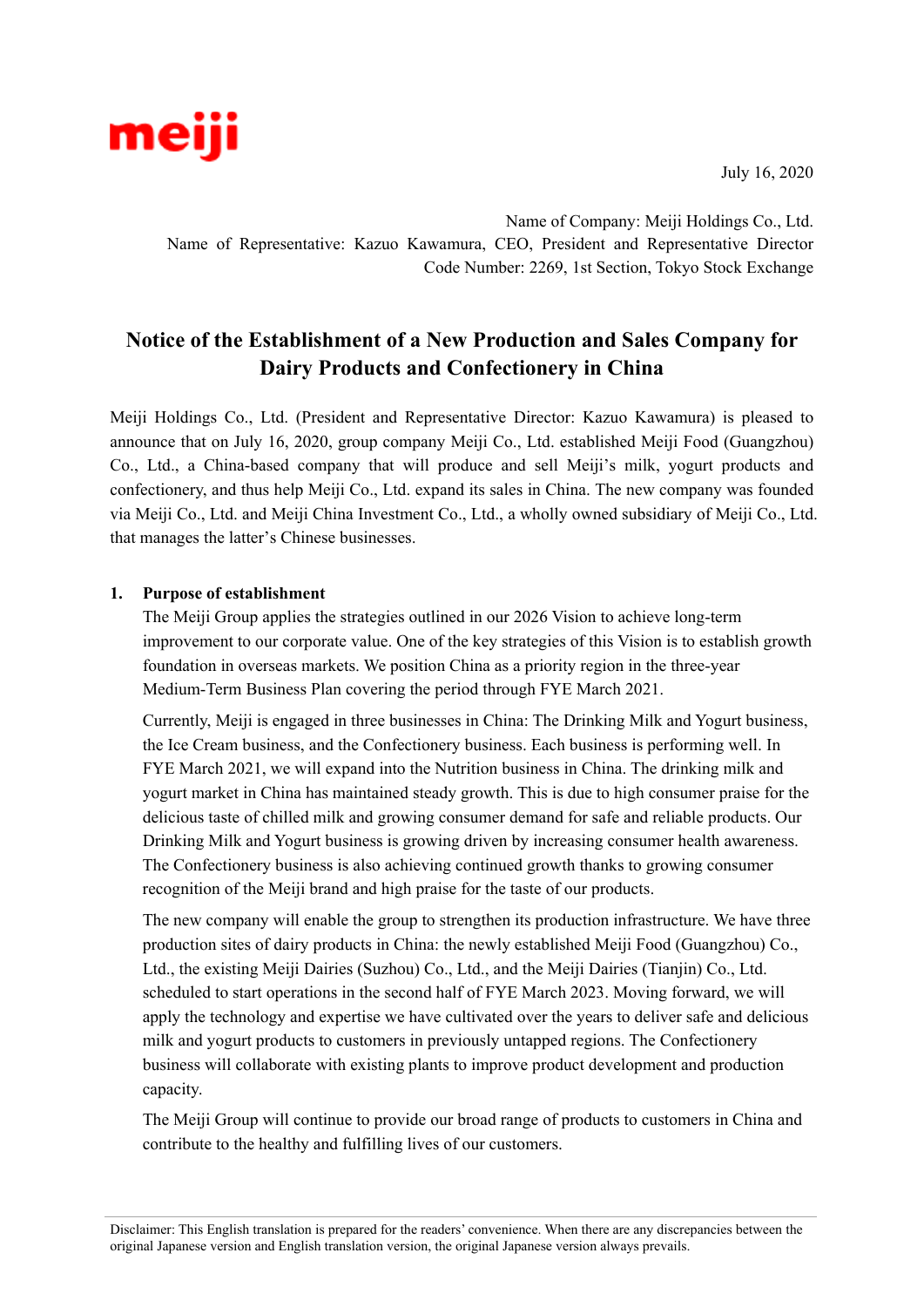### **2. Overview of new company**

| Company name        | Meiji Food (Guangzhou) Co., Ltd.                         |
|---------------------|----------------------------------------------------------|
| Representative      | Takuya Fujino, Managing Director                         |
| Date established    | July 16, 2020                                            |
| Share capital       | RMB 1,200 million                                        |
| Office location     | Zengcheng Economic-Technological Development Area        |
| Total space         | 50,955 m <sup>2</sup>                                    |
| Main businesses     | Sales and production of dairy products and confectionery |
| Investment ratio    | Meiji China Investment Co., Ltd. 51%                     |
|                     | Meiji Co., Ltd. 49%                                      |
| Start of production | Planned to start in FYE March 2024                       |

## **3. Overview of parent companies**

#### Meiji China Investment Co., Ltd.

| Meiji China Investment Co., Ltd.                                                                       |
|--------------------------------------------------------------------------------------------------------|
| Kiyoshi Nakao, Managing Director                                                                       |
| January 8, 2019                                                                                        |
| Business management, fund management, and enhancement of<br>governance of operating companies in China |
| USD 180,006,300                                                                                        |
| 918 Huaihai Middle Road, Huangpu District, Shanghai                                                    |
| Meiji Co., Ltd. 100%                                                                                   |
|                                                                                                        |

### Meiji Co., Ltd.

| Company name     | Meiji Co., Ltd.                                                |
|------------------|----------------------------------------------------------------|
| Representative   | Katsunari Matsuda, President and Representative Director       |
| Date established | December 21, 1917                                              |
| Main businesses  | Production and sales of dairy products, confectionery and food |
| Share capital    | JPY 33,640 million                                             |
| Office location  | 2-2-1 Kyobashi, Chuo-ku, Tokyo                                 |
| Investment ratio | Meiji Holdings Co., Ltd. 100%                                  |

## **4. Outlook**

Since Meiji Food (Guangzhou) Co., Ltd. is scheduled to start production in FYE March 2024, the impact of this matter for the full-year of FYE March 2021 is expected to be minor.